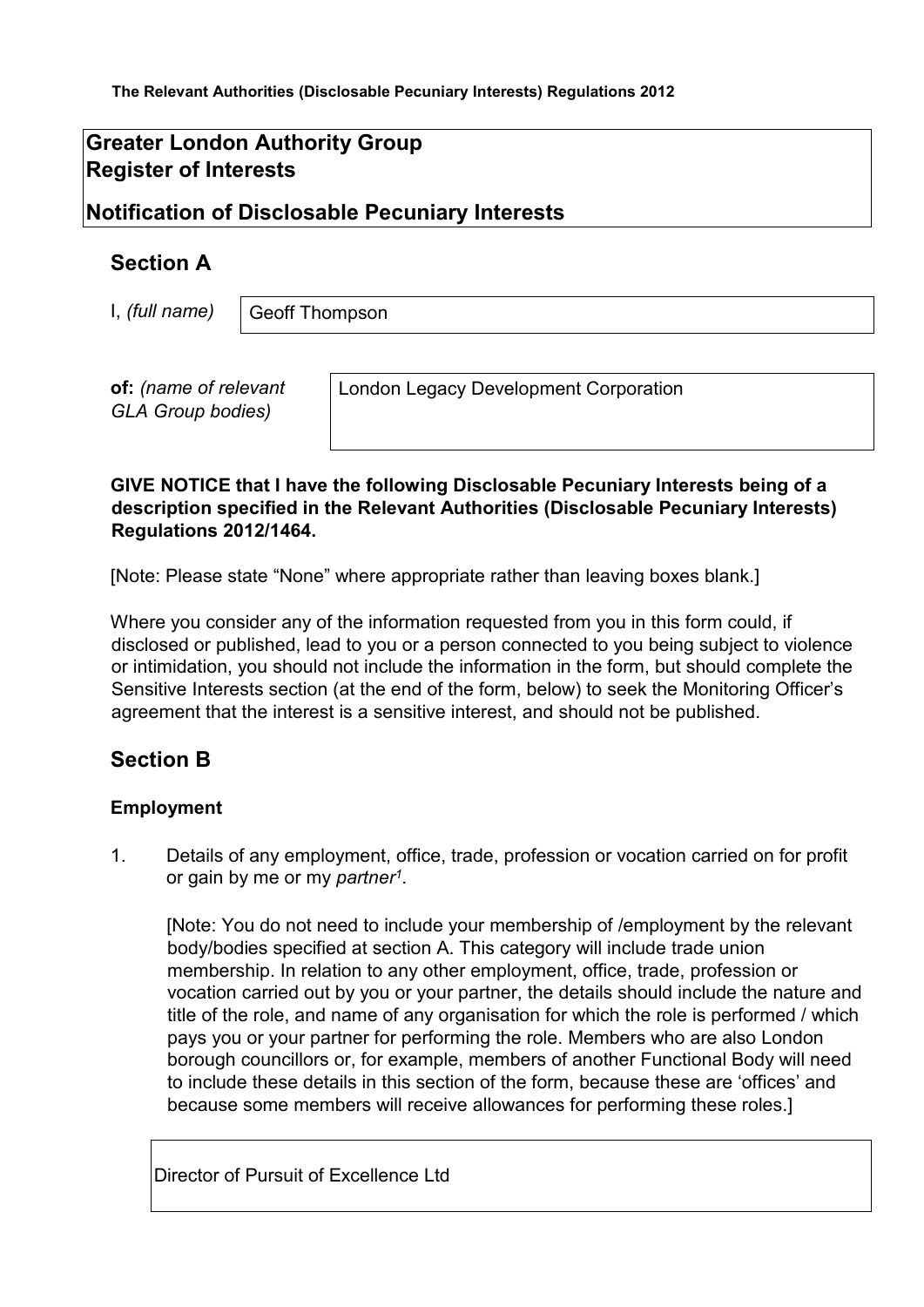<sup>1</sup> "Partner" means your spouse, civil partner, a person with whom you live as husband or wife, or a person with whom you live as if you are civil partners

## **Sponsorship**

(This section on sponsorship is for elected members only)

2. Details of any payment or provision of any other financial benefit (other than from the relevant body/bodies specified at Section A of this form) made or provided within the last 12 months in respect of any expenses incurred by me in carrying out my duties as a member, or towards my election expenses. *(This includes any payment or financial benefit from a trade union).*

[Note: The following details need to be entered in the form: the amounts of any payments made / the nature of any financial benefit received; the dates on which they were made / provided; and the name of the person or organisation that made the payment / provided the financial benefit. These details only need to be provided in respect of any payment made or financial benefit provided to you as a member, or towards your election expenses. They do not need to be provided in respect of any such payments made, or financial benefits provided, to your partner.

N/A

### **Contracts**

3(a). Details of any contract which is made between (i) myself (or my partner) and the relevant body/bodies specified at Section A of this form OR (ii) a member of my close family and the relevant body/bodies specified at Section A of this form under which (a) goods or services are to be provided or works are to be executed and (b) which has not been fully discharged.

N/A

3(b). Details of any contract which is made between \*(i) a firm in which I am (or my partner is) a partner and the relevant body/bodies at Section A of this form OR (ii) a member of my close family and the relevant body/bodies specified at Section A of this form under which (a) goods or services are to be provided or works are to be executed and (b) which has not been fully discharged.

N/A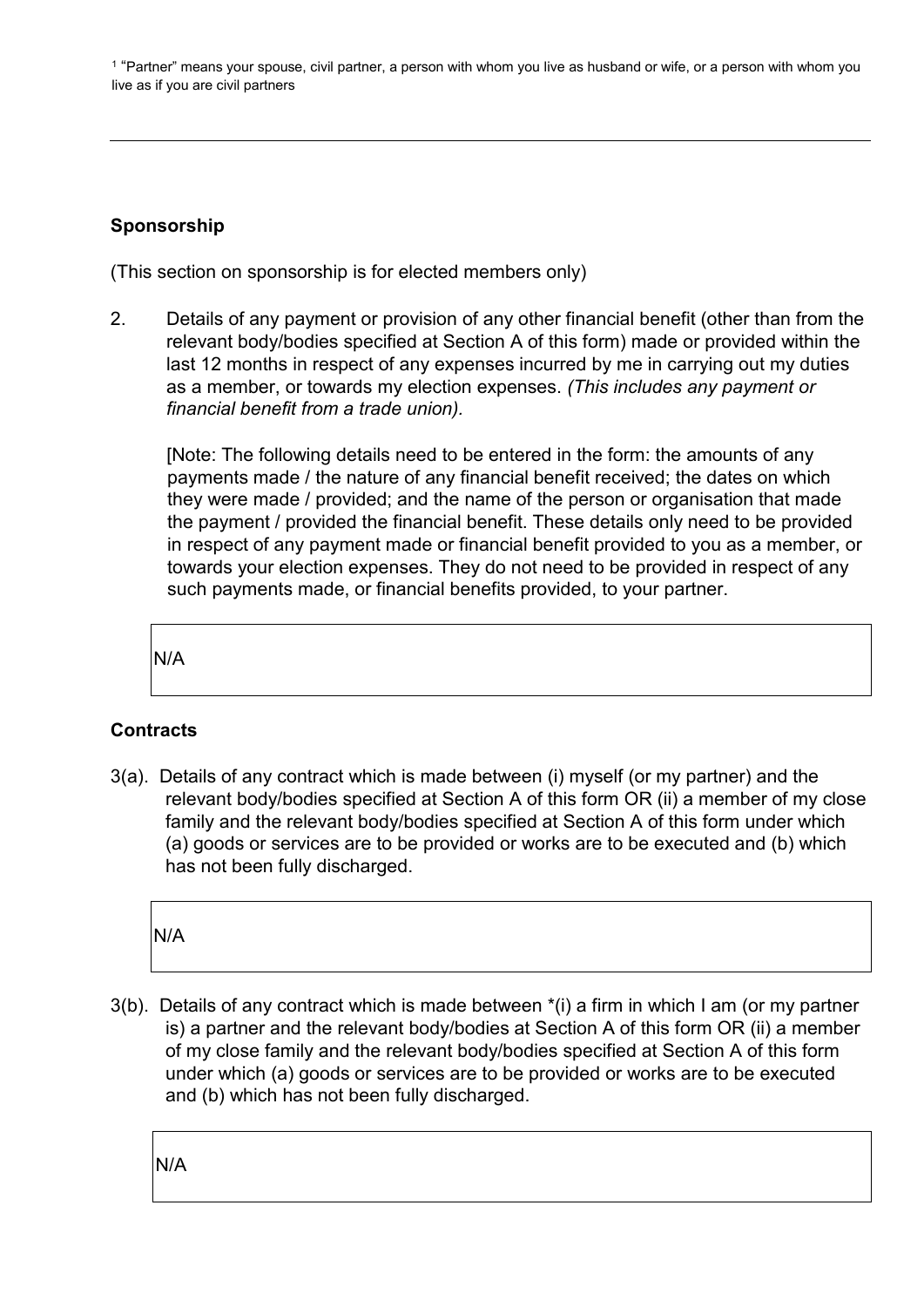3(c). Details of any contract which is made between \*(i) a body corporate of which I am (or my partner is) a *director[1](#page-2-0)* and the relevant body/bodies specified at Section A of this form OR (ii) a member of my close family and the relevant body/bodies specified at Section A of this form under which (a) goods or services are to be provided or works are to be executed and (b) which has not been fully discharged.

N/A

3(d). Details of any contract which is made between \*(i) a firm or a body corporate in the *securities[2](#page-2-1)* of which I have (or my partner has) a beneficial interest and the relevant body/bodies specified at section A of this form OR (ii) a member of my close family and the relevant body/bodies specified at Section A of this form under which (a) goods or services are to be provided or works are to be executed and (b) which has not been fully discharged.

N/A

3(e). Details of any contract which is made between (i) a firm in which I am (or my partner is) an employee and the relevant body/bodies at Section A of this form OR (ii) a member of my close family and the relevant body/bodies specified at Section A of this form under which (a) goods or services are to be provided or works are to be executed and (b) which has not been fully discharged.

N/A

[Note: In this section, the following details need to be entered for each category:

- the names of the parties to the contracts  $-$  so the relevant authority, and either (i) your or your partner's name, or (ii) the name of the firm or body corporate (of which you or your partner is a director, or in the securities of which you or your partner has a beneficial interest);
- the date on which the contract was entered into, and the duration of the contract;
- a brief description of the contract: the goods or services to be provided, or works to be executed.

In addition, for each section  $-3(a)$  to (e) you are asked to include details where it is proposed that that company or body enters into a contract with the relevant authority. For members of the London Enterprise Panel, the contracting body that this section relates to will be the Greater London Authority.]

<span id="page-2-0"></span> $1$  Director includes a member of the committee of management of an industrial and provident society

<span id="page-2-1"></span><sup>&</sup>lt;sup>2</sup> "Securities" means shares, debentures, debenture stock, loan stock, bonds, units of a collective investment scheme within the meaning of the Financial Services and Markets Act 2000 and other securities of any description, other than money deposited with a building society.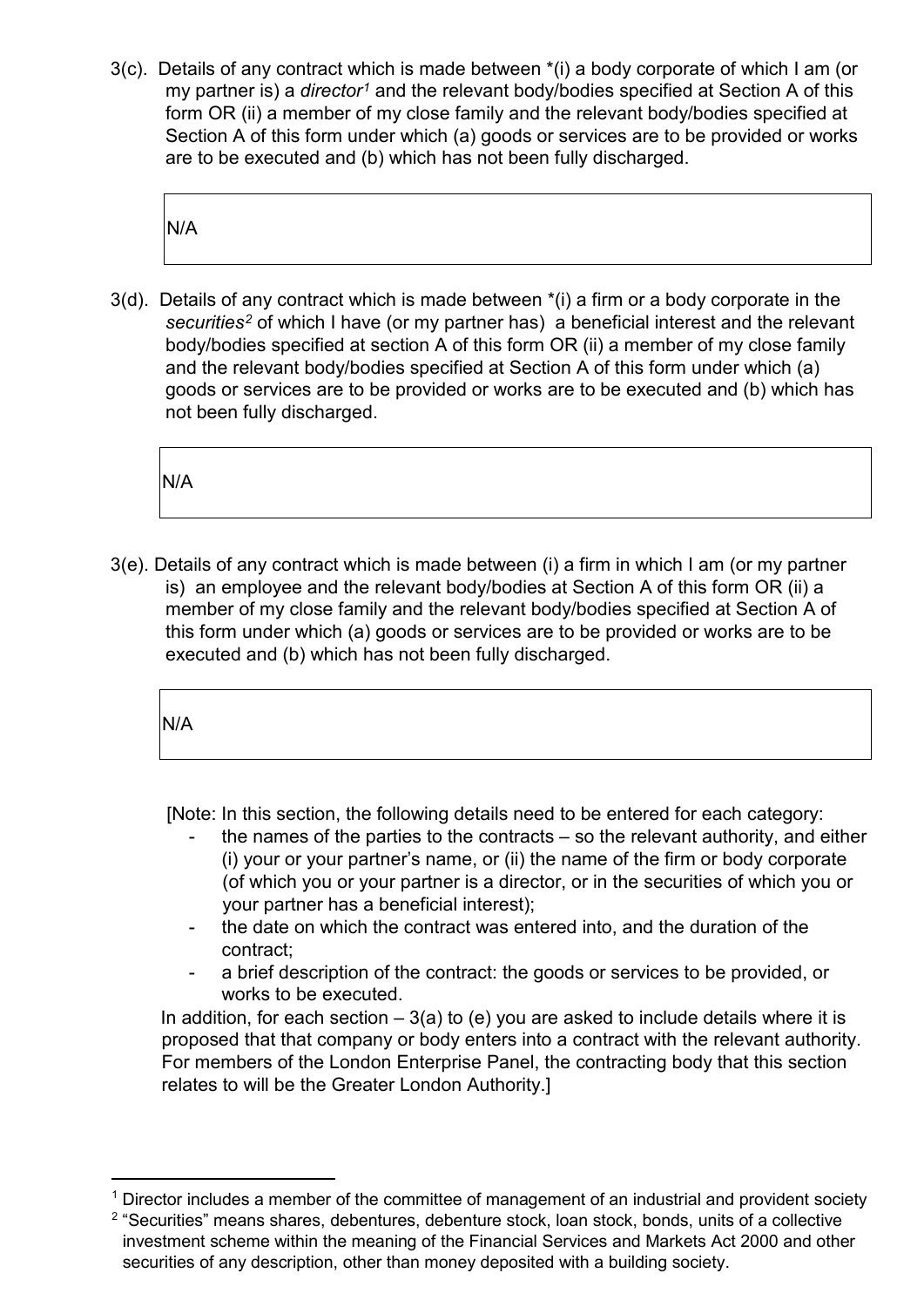### **Land**

4. Details of any beneficial interest that I have or my partner has in land within the geographical boundary of the relevant body/bodies specified at section A that entitles me or my partner to occupy (alone or jointly with another) that land, or to receive income from it.

[Note: In this section, the following details should to be entered: what the interest is, whether it is your or your partner's interest, the first part of the postcode of the land and the London borough in which it is situated (as minimum requirements, noting that, unless there is reason not, you may wish to provide the full address here). By way of guidance, where:

- you or your partner own(s), or own(s) a percentage of the freehold or long-term leasehold of a property (whether or not subject to a mortgage),
- you or your partner lease(s) land or property, on shorthold tenancies (for example, an assured shorthold tenancy), or
- land or property is owned by a trust in which you have or your partner has an interest]

N/A

### **Licences**

5. Details of any licence that entitles me or my partner (alone or jointly with others) to occupy land in the geographical boundary of the relevant body/bodies specified at section A for a month or longer.

[Note: Details of the nature and length of the licence should be entered in this section, along with the postcode of the land, and the London borough in which it is situated.]

N/A

#### **Corporate tenancies**

6. Details of any tenancy where, to my knowledge, (a) a relevant body specified at Section A of this form is the landlord; and (b) the tenant is (i) a firm in which I am (or my partner is) a partner, (ii) a body corporate of which I am (or my partner is) a *director*, or (iii) (i) a firm or a body corporate in the *securities* of which I have (or my partner has) a beneficial interest.

[Note: Details of the nature of and parties to the tenancy should be entered in this section, along with the full address of the property that is subject to the tenancy.]

N/A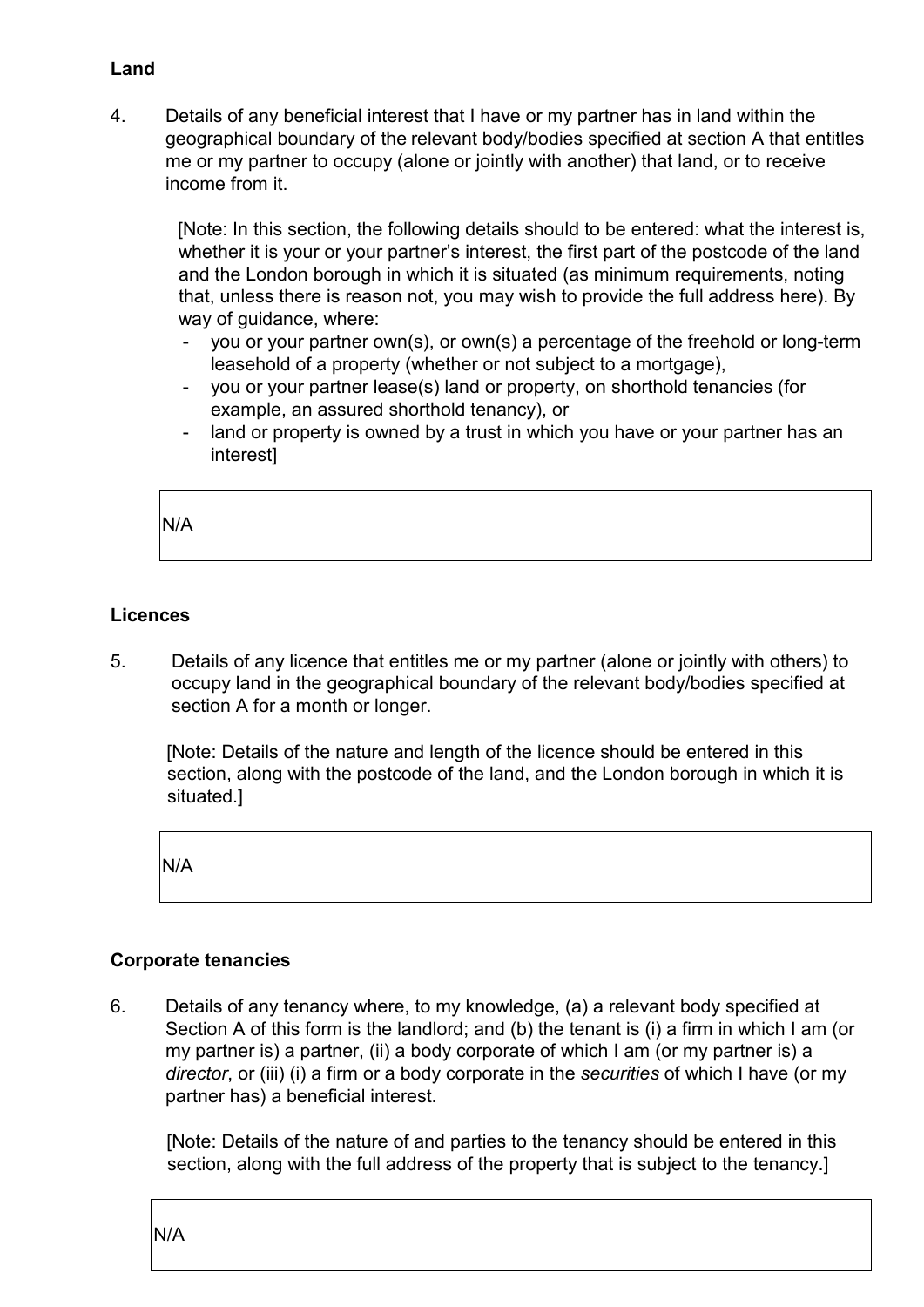### **Securities**

7. Details of beneficial interest that I have or my partner has in the securities of a body where (a) that body (to my knowledge) has a place of business or land in the geographical boundary of the relevant body/bodies specified at section A; and (b) either (i) the total nominal value of the securities that I or my partner has exceeds £25,000 or one hundredth of the total issued share capital of that body; or (ii) if the share capital of that body is of more than one class, the total nominal value of the shares of any one class in which I or my partner has a beneficial interest exceeds one hundredth of the total issued share capital of that class.

[Note: Details of the nature of the interest that you have or your partner has should be entered in this section, along with the name and full address of the body in whose securities that interest is held.]

N/A

### **Other Interests**

8. Names and positions in non-profit making organisations with which a relevant body specified at Section A has dealings where I am or my partner is a trustee or participate(s) in management of that body and where not disclosed elsewhere in this form.

N/A

9. Any other office or position which I hold (including companies, trade associations and industry forums) and where not already disclosed elsewhere in this form

N/A

10. Any other directorships of companies which I hold, whether paid or not, and where not already disclosed elsewhere on this form

N/A